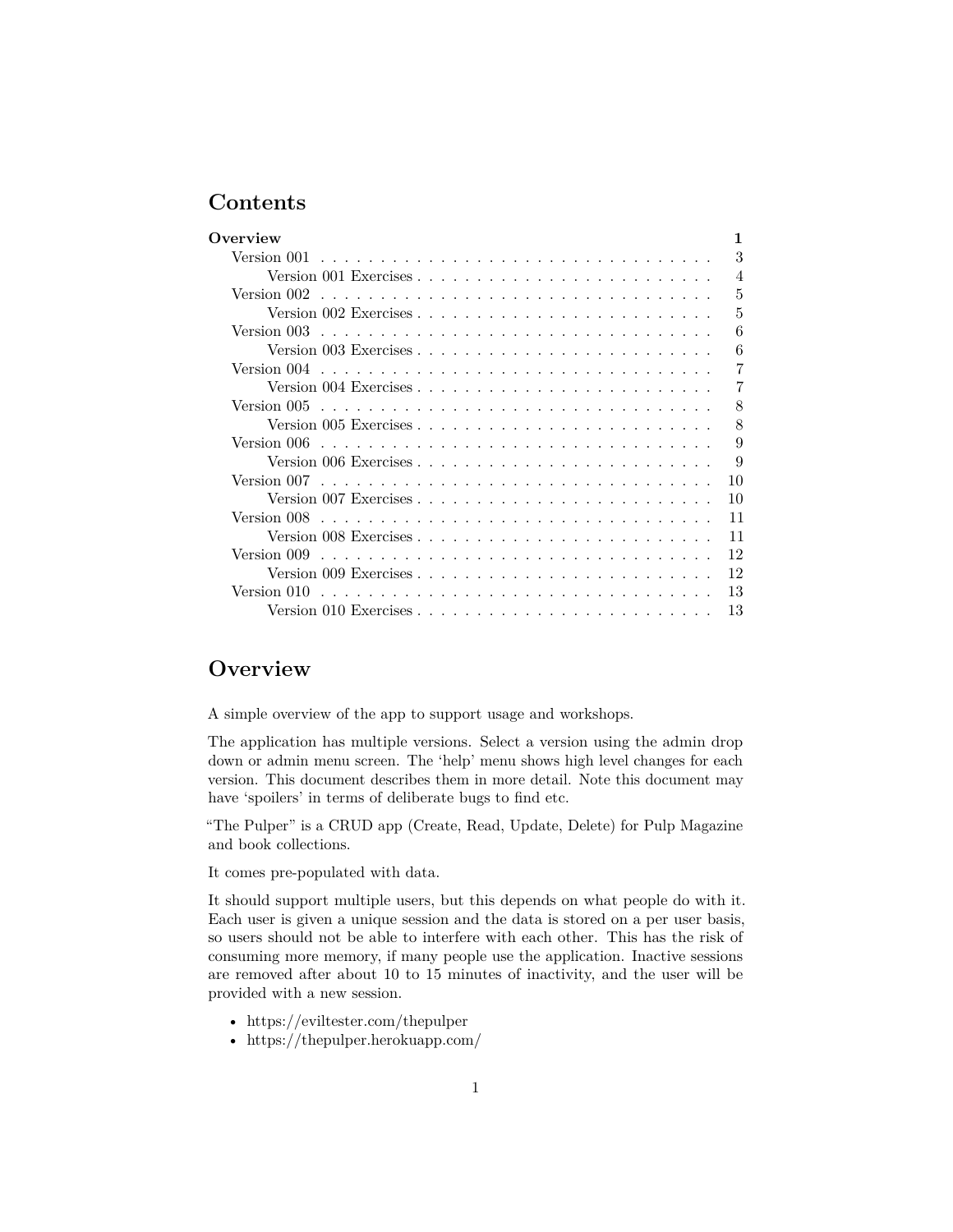- https://github.com/eviltester/TestingApp/releases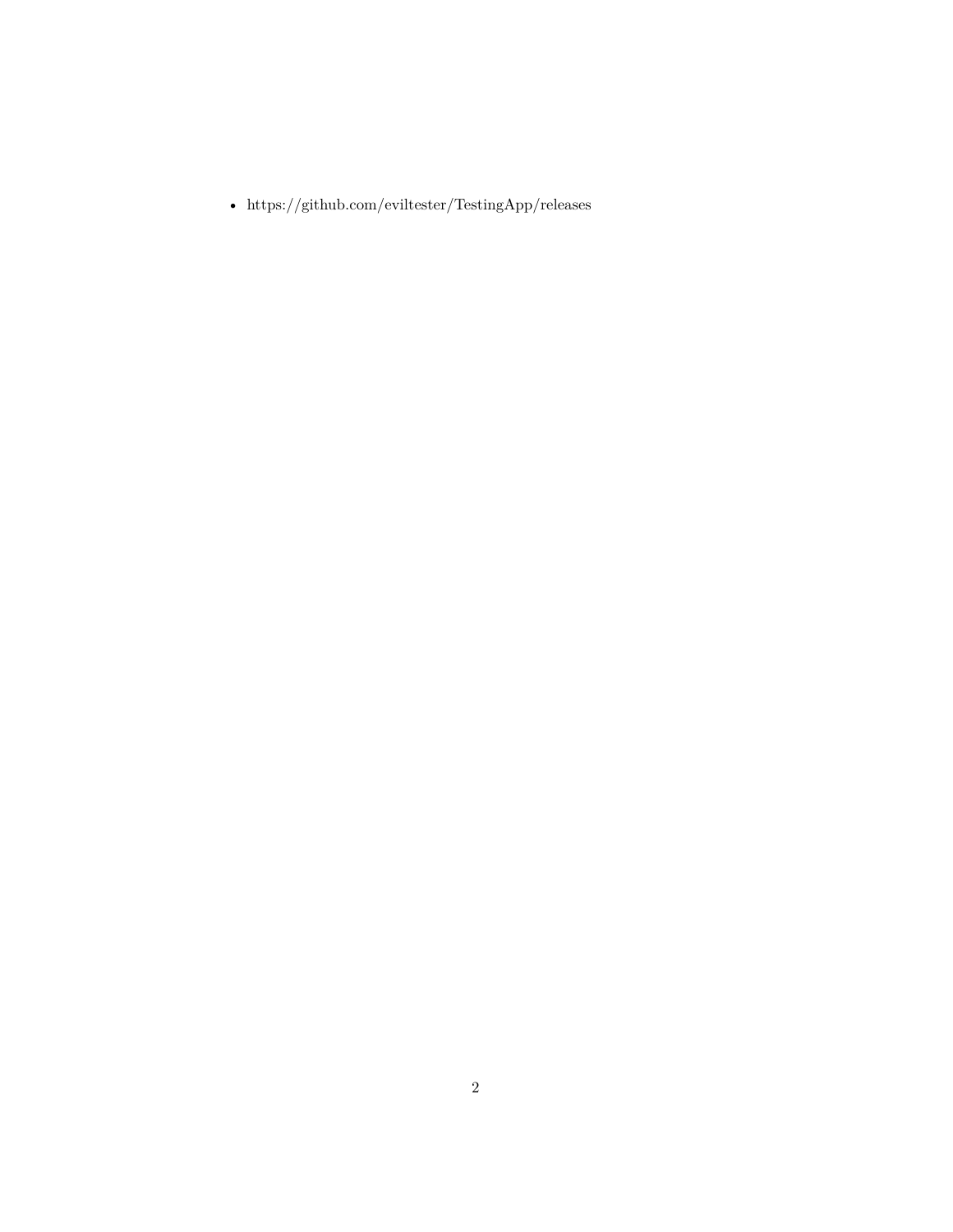<span id="page-2-0"></span>Version 001 is a read only version of the application.

Released in 2018.

It contains information about pulp Series:

- Doc Savage
- The Avenger
- The Spider

The application supports:

- Home
	- **–** Main Menu with a cut down set of options
	- **–** Help Menu
- Books
	- **–** Table listing of all books with link to the Book entity view page
	- **–** List (ul, li) listing of all books with link to the Book entity view page
- Authors
	- **–** List of all authors, with link to their entity view page.
	- **–** FAQ list, which is a list of all authors with link to their entity view page, and a link to frequently asked questions page
- Publishers
	- **–** List of all Publishers with link to their entity view page
- Series
	- **–** List of all Series with link to their entity view page
- Years
	- **–** List of all Years with link to a list of books published in that year
- Search
	- **–** search by title using form
	- **–** search by title using dialog
	- **–** prompt for "are you sure you want to search?" can be toggled in the search form
	- **–** exit button on page to take to main page
	- **–** help button shows an alert explaining search functionality
- Reports
	- **–** printable list of books as table, books as list, author names, publisher names, series names, and publication years
- View Pages
	- **–** Entity Views
		- ∗ Book
			- · shows each book details
			- · has links to the publisher, year published, etc. view pages
			- · link to book as list
		- ∗ Author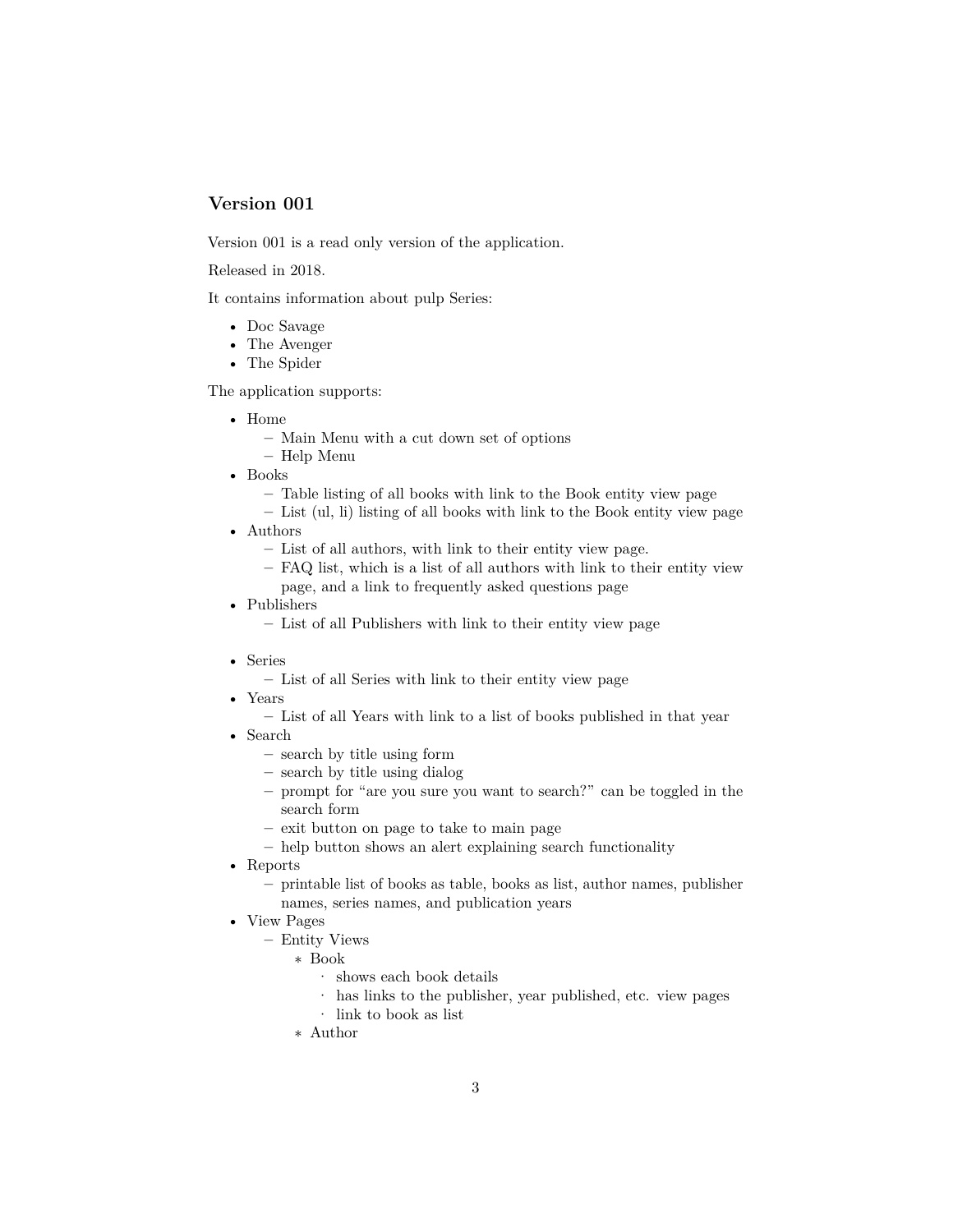- · shows each author details
- · has a link to all books by the author
- ∗ Author
	- $\cdot$  shows each author details
	- · has a link to all books by the author
- Entity FAQ Views (Author)
	- **–** only accessible from the list
	- **–** a list of questions for each entity, which link to a search engine search to answer the question e.g. What books did 'author' write?

# <span id="page-3-0"></span>**Version 001 Exercises**

- use the app, model it, and perform exploratory testing, take notes as you go
- documentation coverage does the documentation match the application? anything missing or incorrect?
- help coverage does the help file in the app match the app?
- take note of the URLs as you use the application
	- **–** change the parameters in the urls, does the application handle 'invalid' parameters well?
	- **–** try changing the urls and see if you can find 'hidden' or unreleased functionality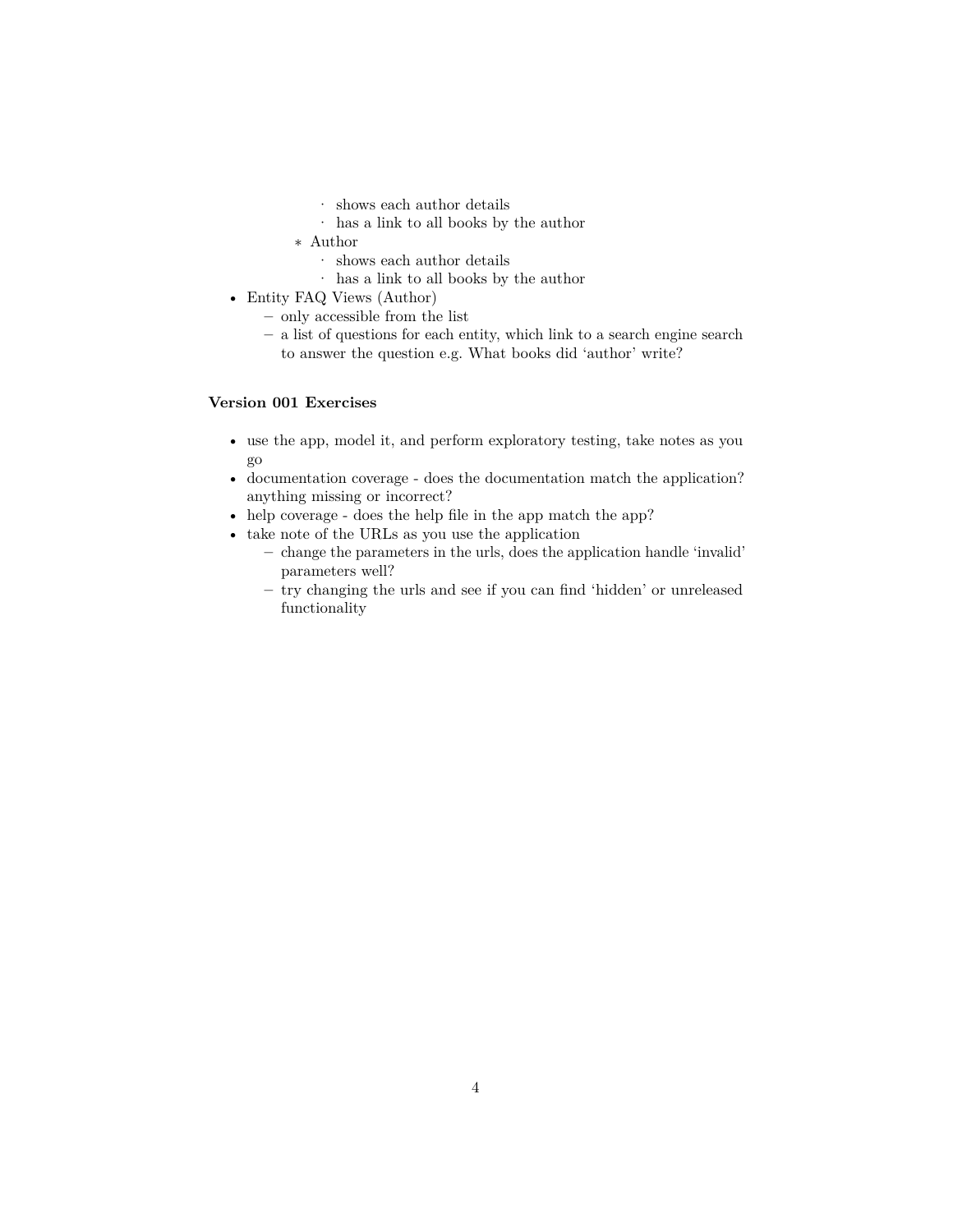<span id="page-4-0"></span>Version 002 adds the ability to create, amend and delete entities.

Released in 2018.

There is an 'admin' function to experiment with the prototype filtering and paging functionality.

#### <span id="page-4-1"></span>**Version 002 Exercises**

- explore the CRUD functionality for each entity (Book, Series, Year, Author, Publisher)
	- **–** can we create each entity?
	- **–** can we delete each entity?
	- **–** can we amend each entity?
	- **–** can we read each entity correctly after amendment?
	- **–** is there appropriate validation?
- explore the experimental 'filtering' functionality in the admin menu, which parts could we use in the main application? Which parts need work?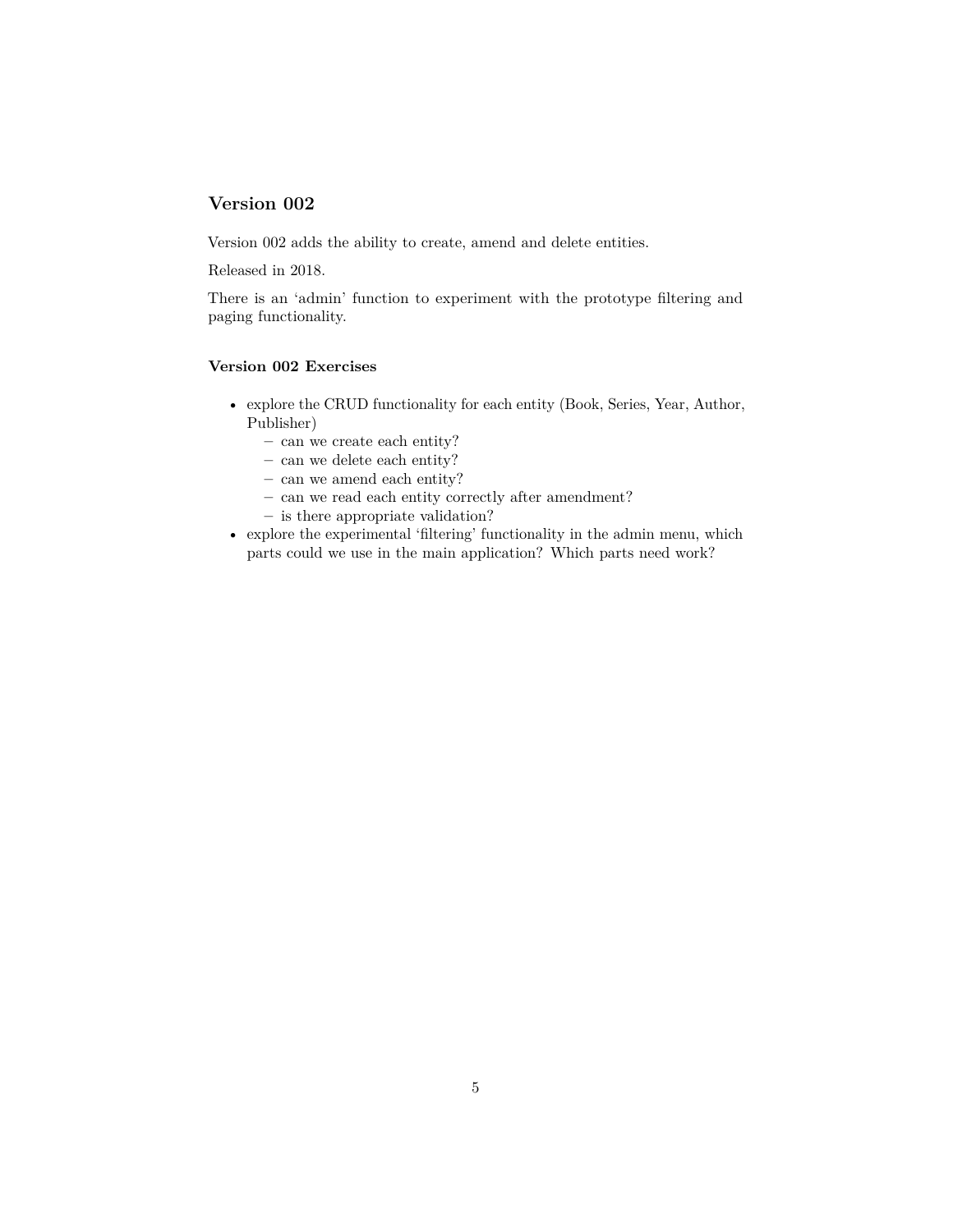<span id="page-5-0"></span>Version 003 has automation hooks and responsive GUI features.

Released in 2018.

- exposes the Publishers, Series, Years and Books FAQs as drop down menu list items.
- adds more ids etc. to make the GUI easier to automate:
- hamburger menu used for mobile site access

### <span id="page-5-1"></span>**Version 003 Exercises**

- do all the FAQs work well enough?
- do the drop down menus match the main menus?
- responsive and adaptive web design
	- **–** does the hamburger menu work effectively?
	- **–** is the site responsive enough?
- automating
	- **–** are there enough automation hooks?
	- **–** are any parts of the application hard to automate?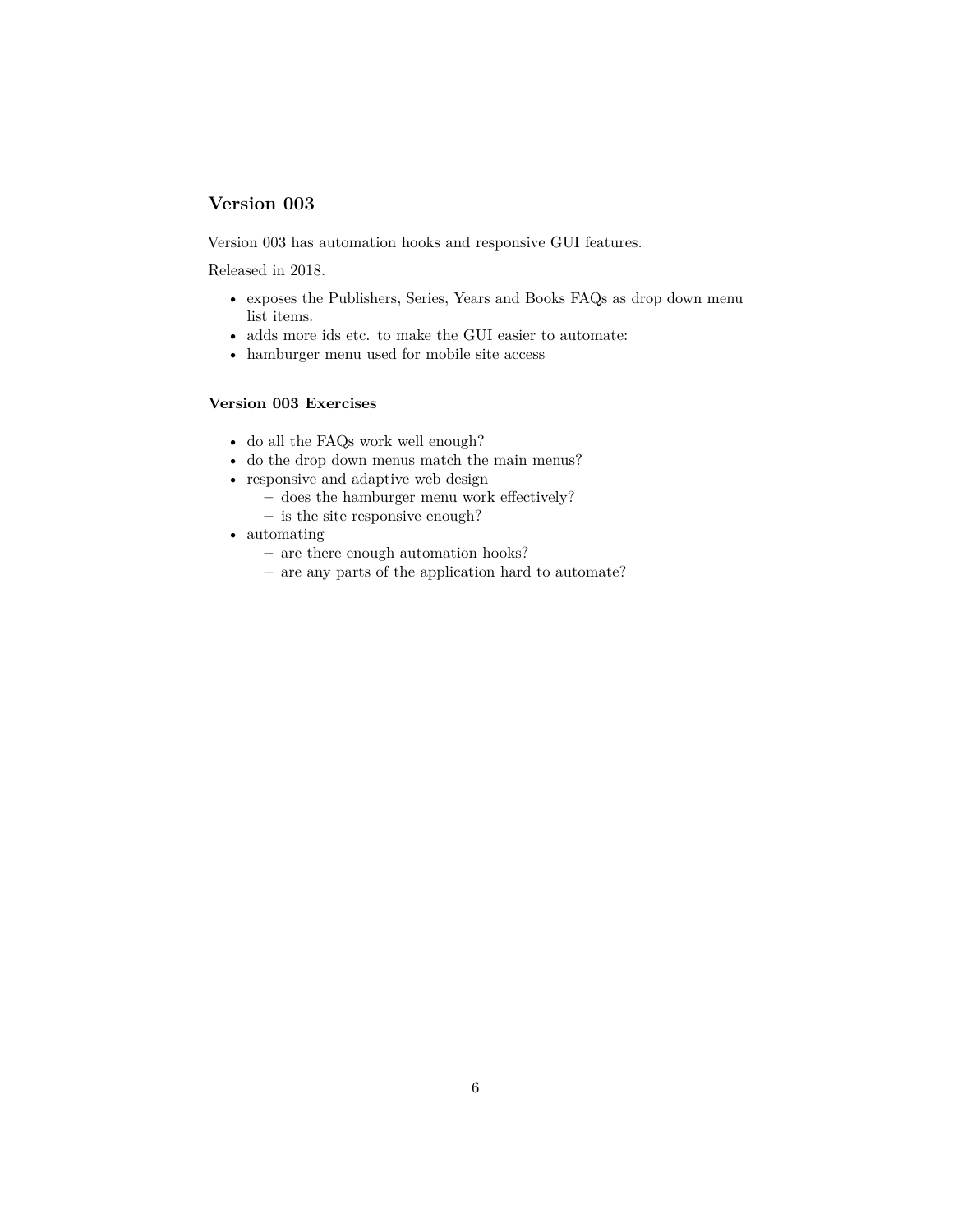<span id="page-6-0"></span>Version 004 has additional inline list functionality.

Released in 2018.

Inline amend links in the list:

- Publishers
- Series
- Authors
- Books (table and list)

Inline delete links in the list (confirm required):

- Publishers
- Series
- Authors

### <span id="page-6-1"></span>**Version 004 Exercises**

- do all delete links have confirmation?
- do all amend links work effectively?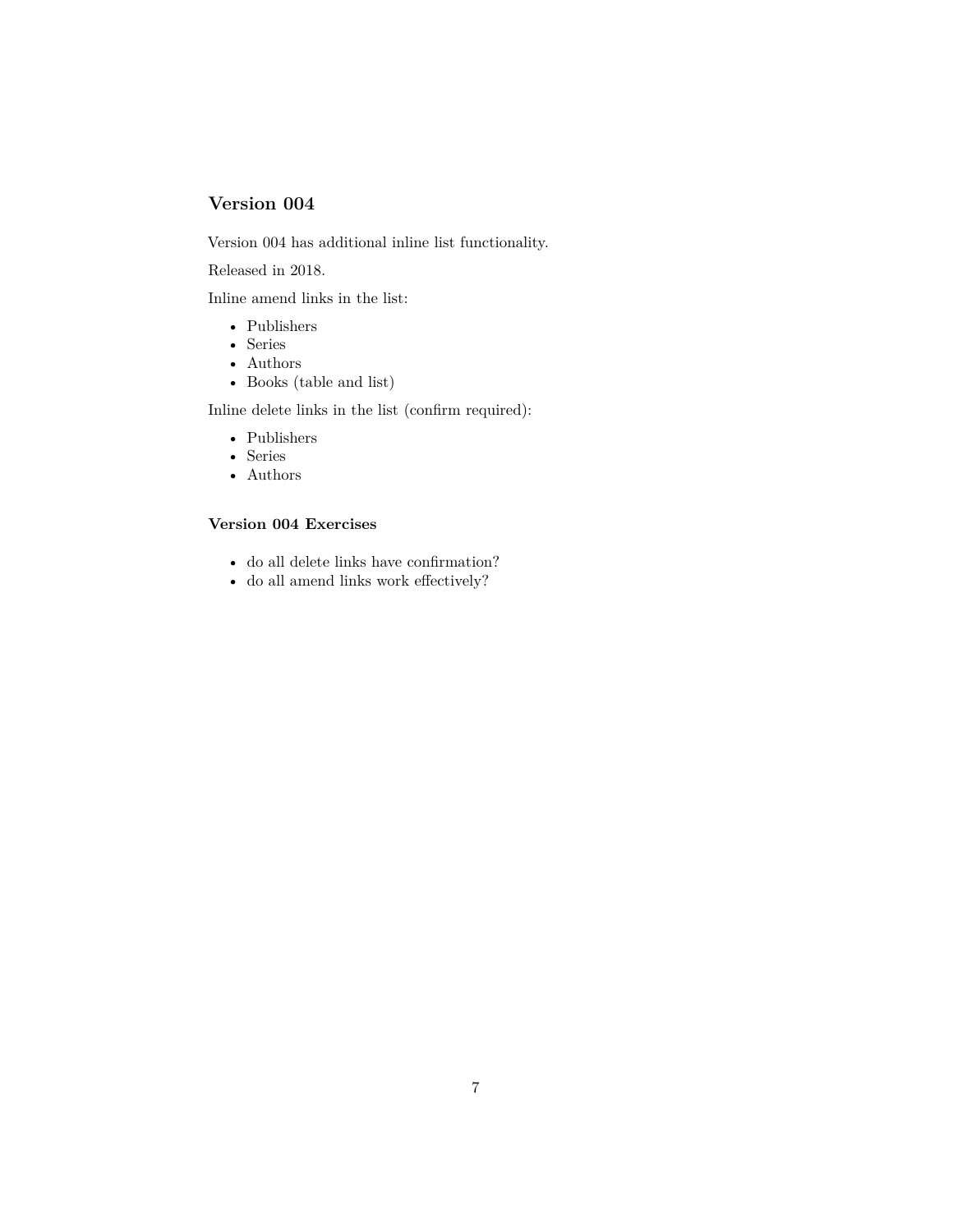<span id="page-7-0"></span>Version 005 is a bug fix release for the "Show All X books." and now this should show the correct number and entity name for the various lists and reports in the application.

Released in 2018.

#### <span id="page-7-1"></span>**Version 005 Exercises**

• exploratory test reporting and list views and check that the 'show all x' works as expected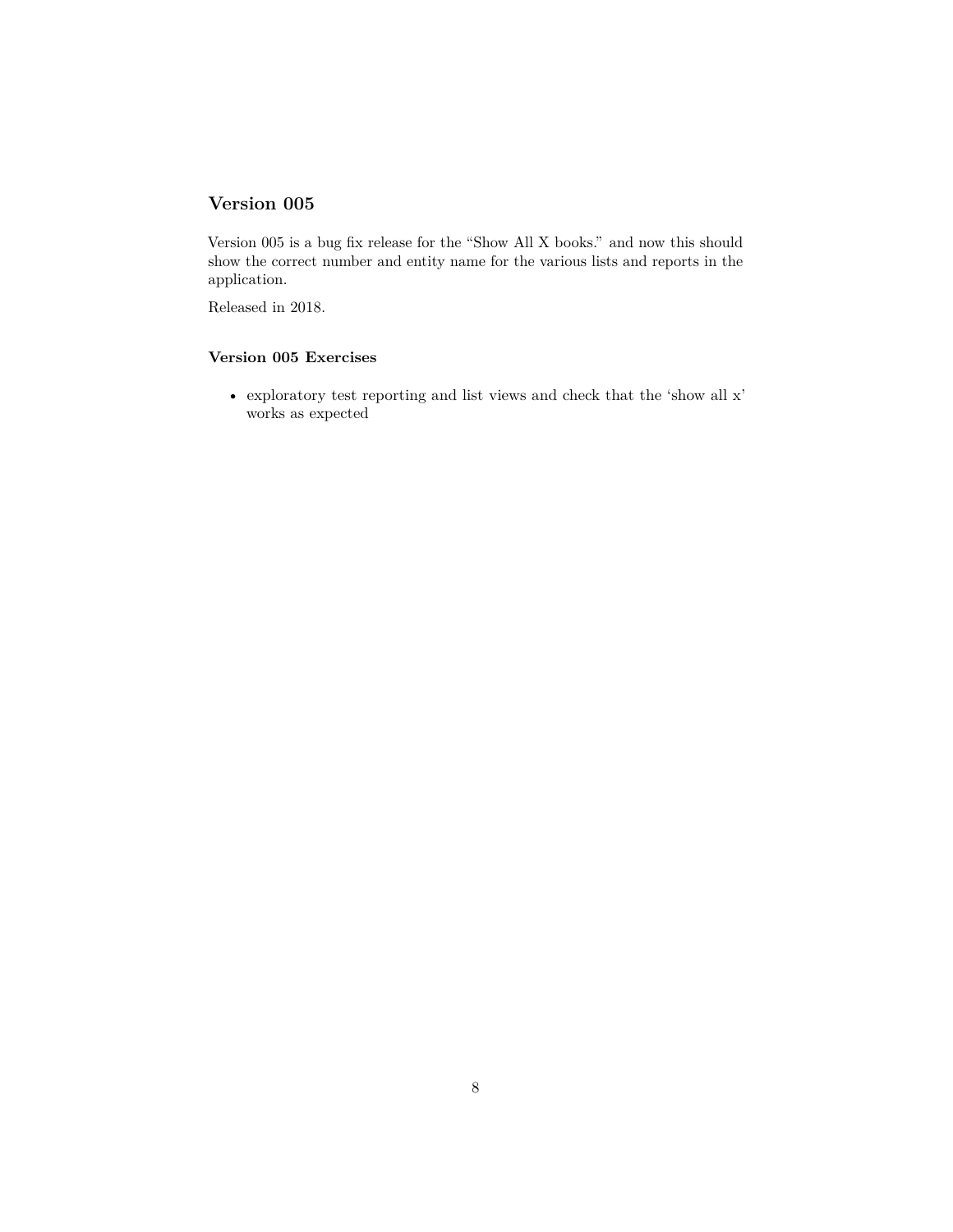<span id="page-8-0"></span>Version 006 is a prototype MVP release.

Released in 2019.

The Create Author screen now uses Ajax XHTTP calls to the backend form processor to create an author.

This should make the application more up to date and dynamic.

#### <span id="page-8-1"></span>**Version 006 Exercises**

- exploratory test the Create Author screen. This is experimental code. Any issues? Any Risks?
- can you conduct a code review on the JavaScript? Any risks or issues with this?
- is this easier or harder to automate? Any risks with this approach going forward in terms of automating?
- do you need any extra tools to help with this?
	- **–** Browser Dev Tools? Proxy Tools? How might they change your testing?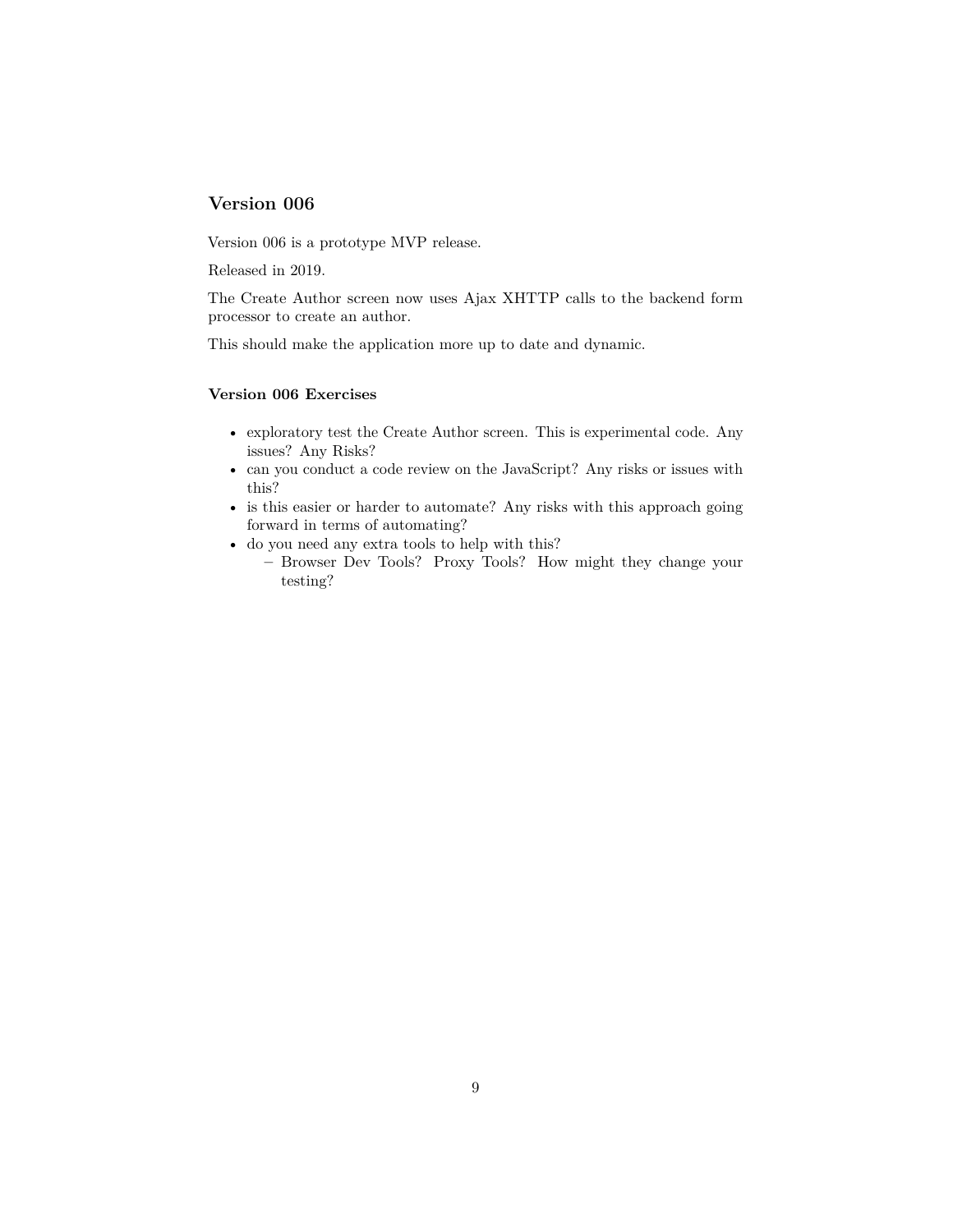<span id="page-9-0"></span>Version 007 is another prototype MVP release.

Released in 2019.

The Create Author screen now uses Ajax XHTTP calls to the api to create an author.

This should make the application even more up to date and dynamic.

#### <span id="page-9-1"></span>**Version 007 Exercises**

- exploratory test the Create Author screen. This is experimental code. Any issues? Any Risks?
- can you conduct a code review on the JavaScript? Any risks or issues with this?
- is this easier or harder to automate? Any risks with this approach going forward in terms of automating?
- do you need any extra tools to help with this?
	- **–** Browser Dev Tools? Proxy Tools? How might they change your testing?
- what risks does using the API vs Form submission change?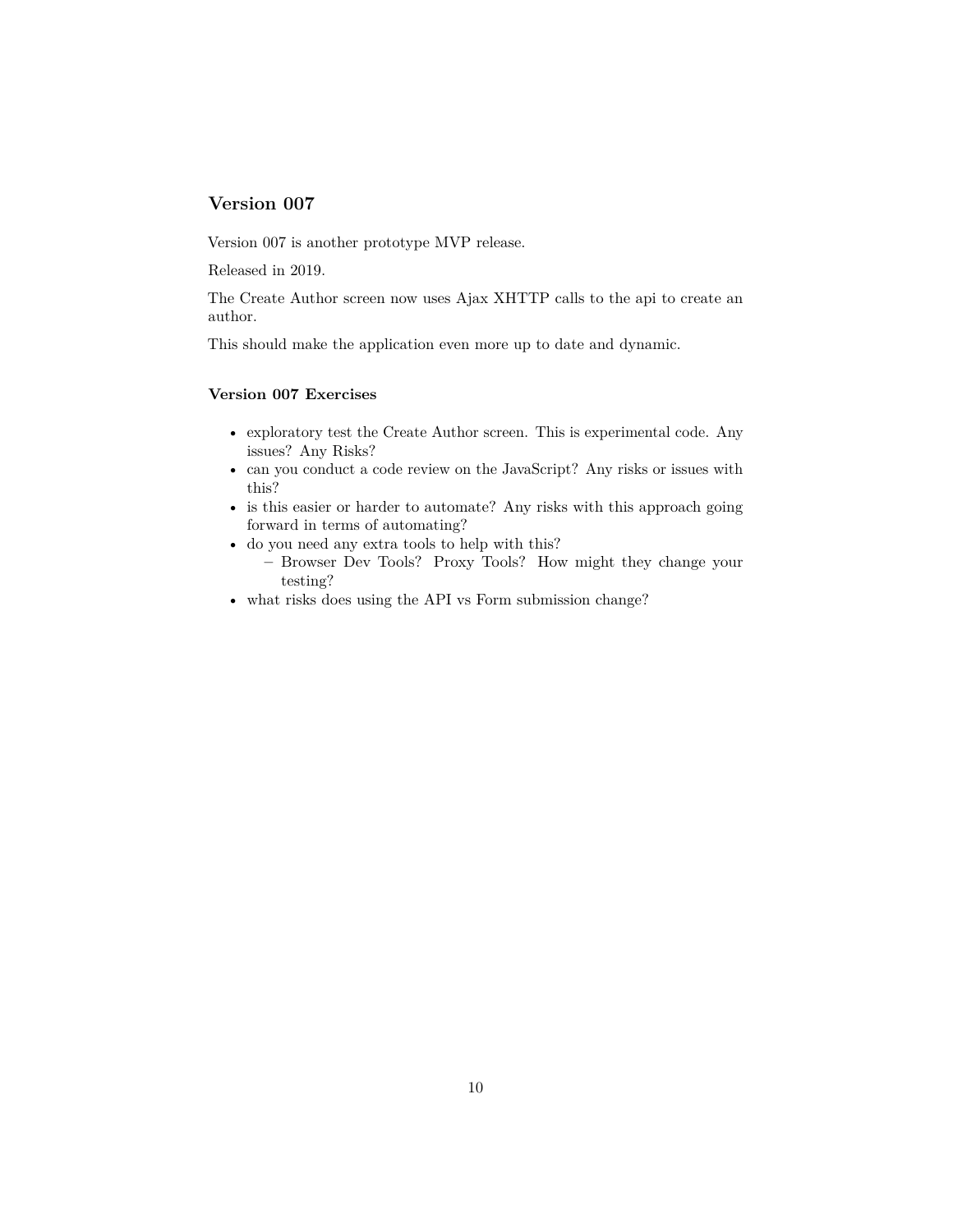<span id="page-10-0"></span>We added a search API end point into the API.

Released in 2020.

The search form now uses Ajax calls to this end point.

This also uses cookies and local storage to track previous searches.

#### <span id="page-10-1"></span>**Version 008 Exercises**

- exploratory test the Search screen. This is experimental code. Any issues? Any Risks?
- can you conduct a code review on the JavaScript? Any risks or issues with this?
- is this easier or harder to automate? Any risks with this approach going forward in terms of automating?
- do you need any extra tools to help with this?
	- **–** Browser Dev Tools? Proxy Tools?
	- **–** API GUI Tools?
	- **–** How might they change your testing?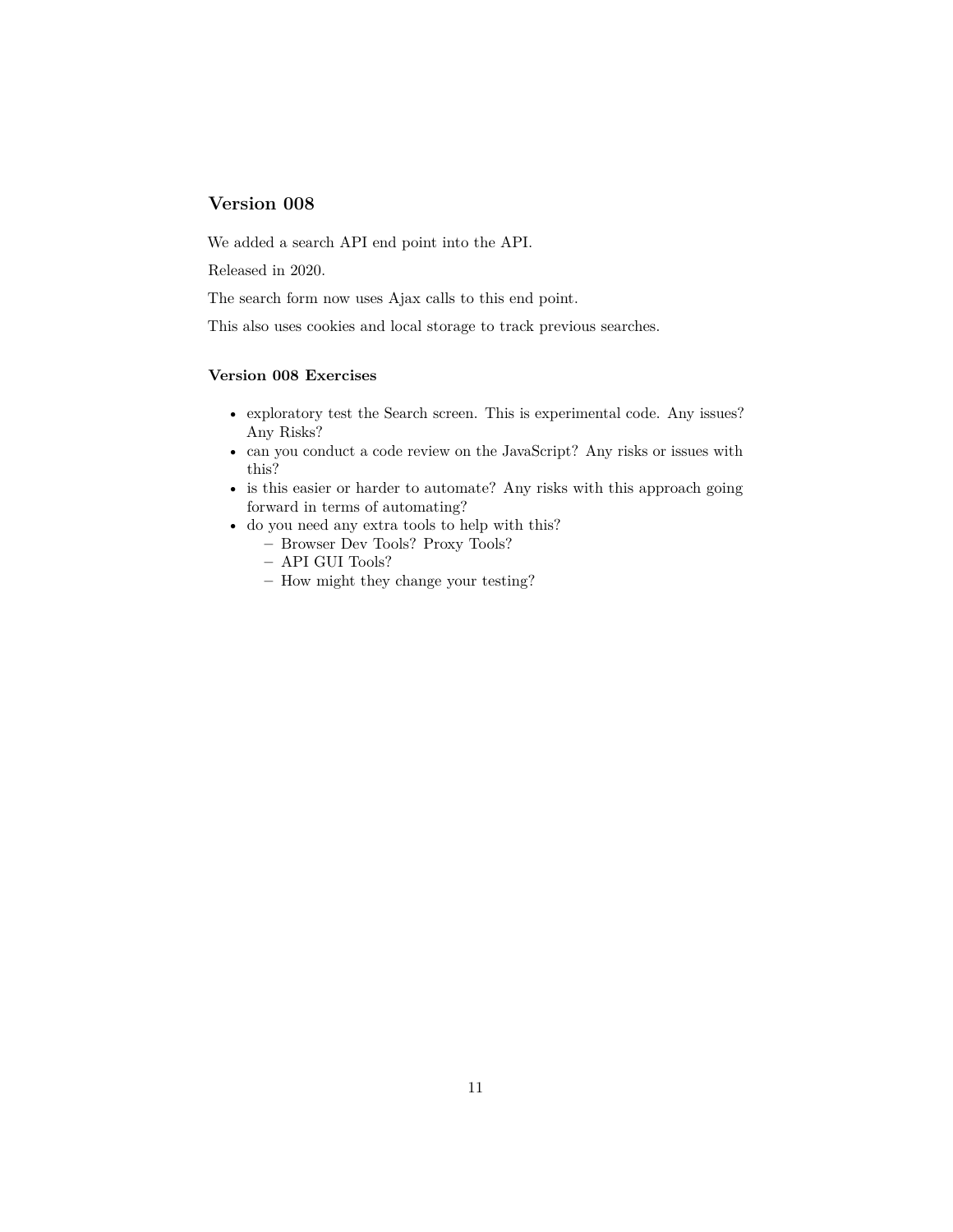<span id="page-11-0"></span>We extended use of the API from the GUI to all the Create, Update and Delete functionality for all the entities.

Released in 2020.

#### <span id="page-11-1"></span>**Version 009 Exercises**

- exploratory test the Search screen. This is experimental code. Any issues? Any Risks?
- can you conduct a code review on the JavaScript? Any risks or issues with this?
- is this easier or harder to automate? Any risks with this approach going forward in terms of automating?
- Can you test at the API level?
- do you need any extra tools to help with this?
	- **–** Browser Dev Tools? Proxy Tools?
	- **–** API GUI Tools?
	- **–** How might they change your testing?